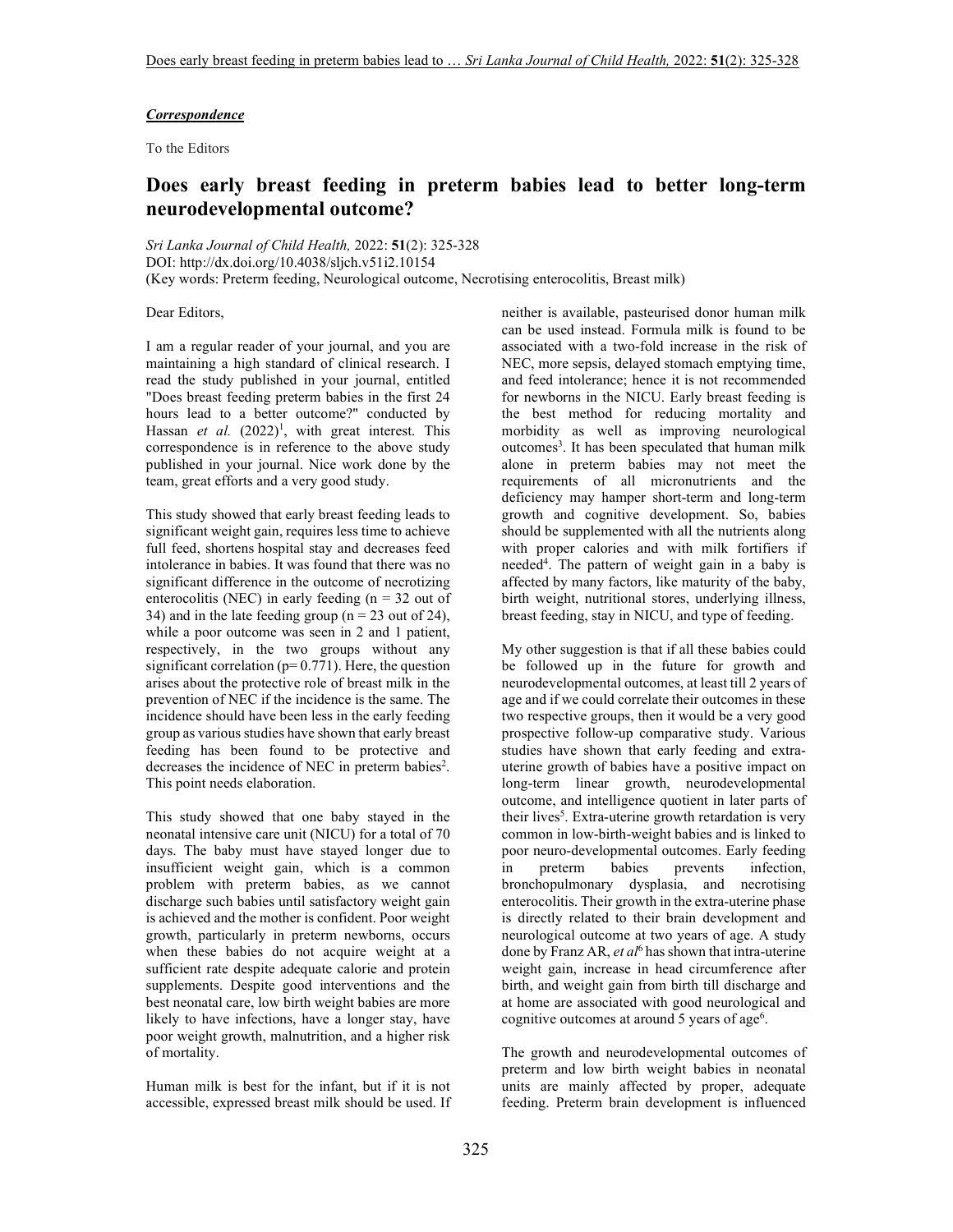not just by calorie intake but also by a combination of other neonatal care strategies, nutrients, and overall growth and development. So, it becomes necessary to provide adequate calories along with nutrients to preterm babies in adequate, recommended proportions in the early neonatal period.

#### **References**

- 1. Hassan MHSM, Lucas MN, Gamaathige N, Wickramasinghe WAAK. Does breastfeeding preterm babies within the first 24 hours, lead to better outcomes? *Sri Lanka Journal of Child Health*, 2022; **51**(1): 14–9. https://doi.org/10.4038/sljch.v51i1.9986
- 2. Sisk P, Lovelady C, Dillard R, *et al.* Early human milk feeding is associated with a lower risk of necrotizing enterocolitis in very low birth weight infants. *Journal of Perinatology* 2007; **27**: 428–33. https://doi.org/10.1038/sj.jp.7211826 PMid: 17443195
- 3. Stuebe A. The risks of not breastfeeding for mothers and infants. *Reviews in Obstetrics and Gynecology* 2009; **2**(4): 222-31.
- 4. Hay WW, Ziegler EE. Growth failure among preterm infants due to insufficient protein is not innocuous and must be prevented. *Journal of Perinatology* 2016; **36**: 500–2. https://doi.org/10.1038/jp.2016.85 PMid: 27339826
- 5. Ehrenkranz RA, Dusick AM, Vohr BR, Wright LL, Wrage LA, Poole WK. Growth in the neonatal intensive care unit influences neurodevelopmental and growth outcomes of extremely low birth weight infants. *Pediatrics* 2006; **117**:1253–61. https://doi.org/10.1542/peds.2005-1368 PMid: 16585322
- 6. Franz AR, Pohlandt F, Bode H, Mihatsch WA, Sander S, Kron M, *et al.* Intrauterine, early neonatal, and post discharge growth and neurodevelopmental outcome at 5.4 years in extremely preterm infants after intensive neonatal nutritional support. *Pediatrics* 2009; **123**(1): 101-9. https://doi.org/10.1542/peds.2008-1352 PMid:19117831

#### **\*Mahaveer Singh Lakra**<sup>1</sup> **, Sagar Ajayrao Karotkar**<sup>2</sup> **, Bhavana Lakhkar**<sup>3</sup>

<sup>1</sup>*Fellow in Neonatal Intensive Care,* <sup>2</sup>*Assistant Professor,* <sup>3</sup>*Professor and Head, Department of Neonatology. Jawaharlal Nehru Medical College, Datta Meghe Institute of Medical Sciences, Sawangi Meghe, Wardha, Maharashtra, India. 442004. \*Correspondence:* lakra.mahaveer@gmail.com

orcid.org/0000-0002-7938-7046

Mahaveer Singh Lakra: 0000-0002-7938-7046 Sagar Ajayrao Karotkar: 0000-0002-5181-8975 Bhavana Lakhkar: 0000-0003-4095-5090

#### **Response by authors of article**

Dear Editors,

*Regarding the protective role of breast milk regarding necrotizing enterocolitis.* 

All babies included in this study were exclusively breastfed with their own mother's breast milk. None of the babies received any other type of milk. The 'early' group comprised babies who received their own mother's breast milk within the first 24 hours whereas the 'late' group comprised babies who received their own mother's breast milk after the first 24 hours, because the mother had not sent any expressed breast milk within the first 24 hours.

Breastmilk is protective against necrotising enterocolitis<sup>1,2</sup> and its protective effect is common to both 'early' and 'late' groups, the only difference being in the timing of commencement. Our sample size of 34 in the 'early' group and 24 in the 'late' group may not have an adequate power to demonstrate the beneficial effect of early commencement of breast milk by a significant reduction of necrotising enterocolitis in the 'early' group.

#### *Baby who stayed for 70 days*

The study showed that all 3 babies who required a hospital stay for 61-70 days were in the 'late' group highlighting the importance of commencing expressed breast milk 'early' within the first 24 hours of life to ensure a shorter hospital stay.

#### *Ensuring availability of mother's own milk for her baby is the clinician's responsibility*

The youngest preterm babies do not have the suckling reflex and rely upon expressed breastmilk from their mother. Every mother makes milk that specifically caters to the nutritional requirements of her own baby. Preterm milk is higher in protein, fat energy, sodium, chloride, calcium, potassium, iron and magnesium<sup>3</sup> in line with the requirements of the preterm baby. Almost all women can provide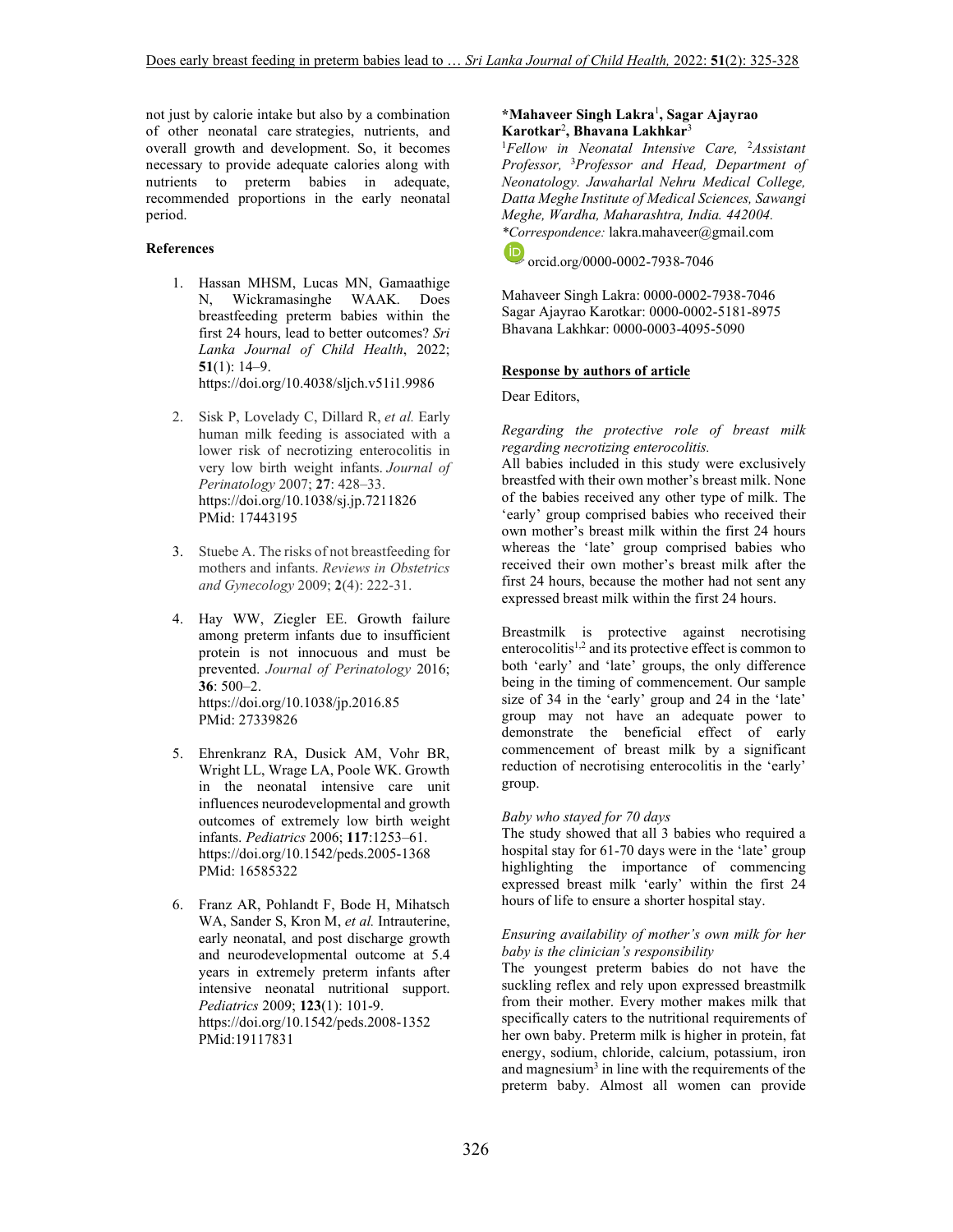breastmilk for their babies provided they are given skilled support at the time of birth<sup>4</sup>.

All preterm babies 1500g or less and 32 weeks or less are commenced on parenteral nutrition at the time of birth in addition to own mother's breastmilk ensuring that all nutritional requirements are fulfilled<sup>5</sup>. Mother's own breastmilk fulfils all the nutritional requirements needed by the preterm baby when fed at 160-180ml/kg/day<sup>3</sup>, which is usually reached by about 4-5 days after birth, if expression of breastmilk is started soon after birth, especially within the first 6 hours of birth<sup>6</sup>.

Donor milk is less beneficial for preterm babies, as donor milk is frequently obtained from women who produce breastmilk for older children<sup>7</sup> i.e., 1-2-yearold babies, where the composition of breastmilk is different, due to the lower protein and mineral content present in more mature milk produced for 1- 2-year-old babies. Therefore, donor milk will not fulfil the nutritional requirements of preterm babies, thereby necessitating further nutritional supplementation.

Speculation that human milk alone is not sufficient to meet the nutritional requirements of preterm babies are based on studies where donor milk from older babies have been fed to preterm infants, where the composition of donor milk obtained from breastmilk produced for older children do not match the nutritional composition of preterm breast milk produced by the baby's own mother.

Human milk fortifiers are predominantly cow's milk-based products (40% whey, 45% casein and 15% amino acids)<sup>5</sup> which are used to bridge the gap in nutritional requirements when nutritionally inferior donor milk obtained from breast milk produced for older children are used to replace preterm baby's mother's own breast milk. Growth and biochemical profiles on human milk fortifier are comparable to those receiving high-caloric-density formula with only  $10\%$  nutrient enrichment<sup>5</sup>. Preterm babies who receive human milk fortifiers have a higher fat deposition as well as a different amino acid profile<sup>7,8</sup>. There is only low-quality evidence that multi-nutrient fortification of breast milk increases in-hospital rates of growth<sup>9</sup>.

Therefore, it is of vital importance that neonatologists / paediatricians caring for the preterm baby ensures provision of the necessary skilled support and emotional support for women who deliver preterm babies to ensure expression of breast milk soon after birth, to ensure that all preterm babies receive their mother's own milk which is specifically made to cater to their nutritional requirement, thus eliminating the need for fortifiers and other forms of artificial/animal milk

supplementation. We in Sri Lanka, take all steps to ensure that women who give birth prematurely are provided the necessary skilled and emotional support to express their own breast milk for their preterm baby, so that it can be commenced as soon as possible after birth, preferably within the first 24 hours.

## *Neurodevelopmental outcome*

We agree that it would be very useful to follow up these groups regarding their neurodevelopmental outcomes. The apparent breastfeeding paradox in<br>very preterm infants demonstrates better very preterm infants demonstrates better neurodevelopment despite suboptimal initial weight  $gain<sup>11</sup>$ . We advise caution with attempting to increase weight gain, outside their birth trajectory in preterm babies due to the higher incidence of obesity and metabolic syndrome that has been described in preterm children with rapid weight gain. The presence of overweight / obesity at 2 years of age have been described as early warning signs for hypertension and metabolic syndrome in very low birth weight preterm infants<sup>12</sup>.

## **References**

- 1. Altobelli E, Angeletti PM, Verrotti A, Petrocelli R. The impact of human milk on necrotizing enterocolitis: A systematic review and metaanalysis. *Nutrients* 2020; **12**(5): 1322. https://doi.org/10.3390/nu12051322 PMid: 32384652 PMCid: PMC7284425
- 2. OuYang X, Yang CY, Xiu WL, Hu YH, Mei SS, Lin Q. Oropharyngeal administration of colostrum for preventing necrotizing enterocolitis and late-onset sepsis in preterm infants with gestational age $\leq$  32 weeks: a pilot single-centre randomized controlled trial. *International Breastfeeding Journal* 2021; **16**: Article no. 59. https://doi.org/10.1186/s13006-021-00408-x PMid: 34419090 PMCid: PMC8379587
- 3. Kemp JE, Wenhold FAM. Review Article. Human milk fortification strategies for improved in-hospital growth of preterm infant. *South African Journal of Clinical Nutrition* 2016; **29**(4): 157-64. https://doi.org/10.1080/16070658.2016.121764 6
- 4. Theodorah DZ, Mc'Deline, R.N. The kind of support that matters to exclusive breastfeeding: A qualitative study. *BMC Pregnancy Childbirth*. 2021; **21**: 119. https://doi.org/10.1186/s12884-021-03590-2 PMid: 33563230 PMCid: PMC7874650